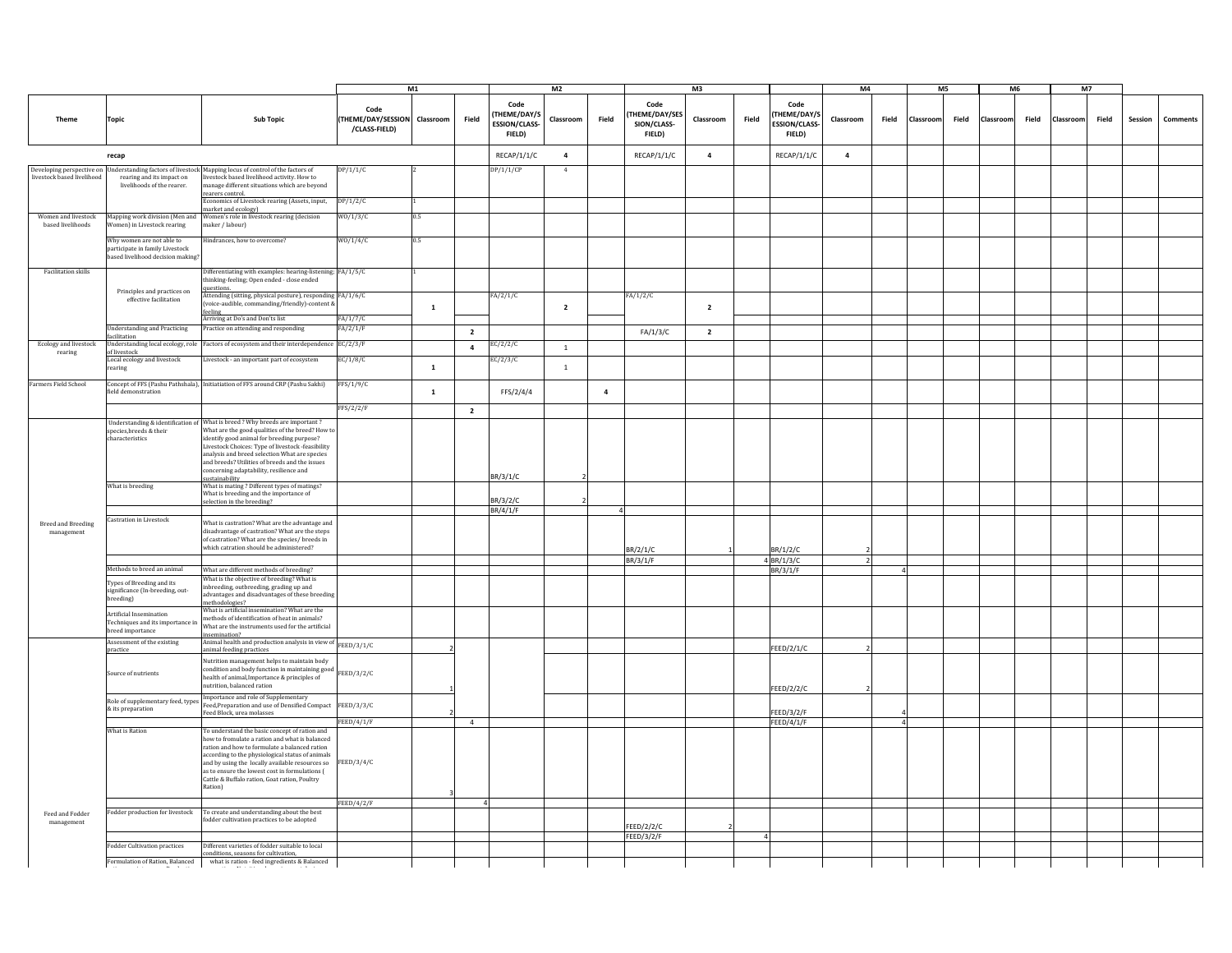|                    | ration - maintenance, Production,<br>Pregnancy rations, Low cost | ration . Nutritional requirement during<br>maintainance, production & pregnancy &                        |          |                |                        |                |          |            |                |  |  |  |
|--------------------|------------------------------------------------------------------|----------------------------------------------------------------------------------------------------------|----------|----------------|------------------------|----------------|----------|------------|----------------|--|--|--|
|                    | ration Bal (preparation)                                         | accordingly formulate low cost ration using                                                              |          |                |                        |                |          |            |                |  |  |  |
|                    | Introduction to alternative                                      | To get feedback on traditional feeding practices                                                         |          |                |                        |                |          |            |                |  |  |  |
|                    | feeding practices                                                | in the region. What is alternative feeding<br>practices with examples Theory 1 hr & practcal             |          |                |                        |                |          |            |                |  |  |  |
|                    |                                                                  | 2 hour                                                                                                   |          |                |                        |                |          |            |                |  |  |  |
|                    | preservation/value addition of<br>fodder                         | To understand the concept of urea enrichment<br>of straw , hay and silage making and how to              |          |                |                        |                |          |            |                |  |  |  |
|                    |                                                                  | practice it                                                                                              |          |                |                        |                |          |            |                |  |  |  |
|                    | Azola & Hydroponics                                              | What is azolla, how it is grown, and how to feed                                                         |          |                |                        |                |          |            |                |  |  |  |
|                    |                                                                  | practical demonstration<br>what is Hydroponics? How it produced both                                     |          |                |                        |                |          |            |                |  |  |  |
|                    |                                                                  | small scale and large scale                                                                              |          |                |                        |                |          |            |                |  |  |  |
|                    | By-pass proteins                                                 | what is bypass protein feed, ingredients, its                                                            |          |                |                        |                |          |            |                |  |  |  |
|                    |                                                                  | advantages, Process for the preparation of same                                                          |          |                |                        |                |          |            |                |  |  |  |
|                    | Care of pregnant animal and                                      | Basic care of pregnant animals, Distocia,                                                                |          |                |                        |                |          |            |                |  |  |  |
|                    | Newborn                                                          | prolapse, uterine torsion and care of new born,                                                          |          |                |                        |                |          |            |                |  |  |  |
|                    |                                                                  | severing the umbilical code, disinfection after<br>severing the umbilical code,                          |          |                |                        |                |          |            |                |  |  |  |
|                    |                                                                  | materials/equipments needed to attend and                                                                |          |                |                        |                |          |            |                |  |  |  |
|                    |                                                                  | assist an animal during pregnancy                                                                        |          |                |                        |                | GM/2/3/C | GM/2/3/C   |                |  |  |  |
|                    |                                                                  | D <sub>O</sub>                                                                                           |          |                |                        |                | GM/4/1/F | 2 GM/2/4/C |                |  |  |  |
|                    | <b>Induction of Animals</b>                                      | Selection of right animals, how to induct an                                                             | GM/5/1/C |                |                        |                |          |            |                |  |  |  |
|                    |                                                                  | animal to a herd, quarantine measures.                                                                   |          |                |                        |                |          | GM/2/5/C   |                |  |  |  |
|                    | Housing                                                          | Measuring the body weight of animals<br>Various types of housing of animals - open, head GM/5/2/C        |          |                |                        |                |          |            |                |  |  |  |
|                    |                                                                  | to head, tail to tail, size of a animal shed, roofing,                                                   |          |                |                        |                |          |            |                |  |  |  |
|                    |                                                                  | flooring, cleaning of the floor, dimensions of                                                           |          |                |                        |                |          | GM/2/6/C   |                |  |  |  |
|                    |                                                                  | various animal sheds                                                                                     | GM/6/1/F | $\overline{4}$ |                        |                |          | GM/4/2/F   | $\overline{a}$ |  |  |  |
|                    | Casting & Handling of animals                                    | how to effectively cast an animal - Burley                                                               |          |                | GM/3/3/C               |                |          |            |                |  |  |  |
|                    |                                                                  | method, Reuff's Method, handling of animals and                                                          |          |                |                        |                |          |            |                |  |  |  |
|                    |                                                                  | safety measures - how to approach an animal,<br>milk man's knot, shoeing of animals                      |          |                |                        |                |          |            |                |  |  |  |
|                    |                                                                  |                                                                                                          |          |                |                        |                |          | GM/5/1/F   |                |  |  |  |
|                    | Hygiene & Sanitation                                             | To create and understanding about the                                                                    | GM/5/3/C |                |                        |                |          |            |                |  |  |  |
|                    |                                                                  | importance of hygiene and sanitation, basic<br>sanitary practices to be adopted in a farm, clean         |          |                |                        |                |          |            |                |  |  |  |
|                    |                                                                  | milk production, ideal maintenance of                                                                    |          |                |                        |                |          |            |                |  |  |  |
|                    |                                                                  | dung/manure pit, fly repellants, disinfection of                                                         |          |                |                        |                |          | GM/5/2/F   |                |  |  |  |
|                    |                                                                  | premises, fumigation                                                                                     | GM/6/2/F |                |                        |                |          | GM/5/3/F   | $\overline{2}$ |  |  |  |
|                    | <b>Body Temperature</b>                                          | How to measure body temperature of animals,                                                              |          |                | GM/3/4/C               |                |          |            |                |  |  |  |
| General management |                                                                  | normal range of body temperature of animals                                                              |          |                |                        |                |          |            |                |  |  |  |
|                    |                                                                  |                                                                                                          |          |                | GM/4/2/F               |                |          |            |                |  |  |  |
|                    | Disbudding                                                       | To have an understanding regarding the benefits                                                          |          |                |                        |                |          |            |                |  |  |  |
|                    |                                                                  | of disbudding and how to do disbudding                                                                   |          |                |                        |                |          |            |                |  |  |  |
|                    |                                                                  | Preparation of low cost housing Understanding the aspects of low cost housing                            |          |                |                        |                |          |            |                |  |  |  |
|                    |                                                                  | and preparation of low cost housing                                                                      |          |                |                        |                |          |            |                |  |  |  |
|                    |                                                                  |                                                                                                          |          |                |                        |                | GM/2/4/C |            |                |  |  |  |
|                    |                                                                  |                                                                                                          |          |                |                        |                | GM/4/2/F |            |                |  |  |  |
|                    | Selection of animals based on<br>traits                          | ideal traits of an animal- milk vein, placement of<br>legs, specific/typical breed charecteristics, test |          |                |                        |                |          |            |                |  |  |  |
|                    |                                                                  | for sight and hearing                                                                                    |          |                |                        |                |          |            |                |  |  |  |
|                    | <b>Transportation of animals</b>                                 | Ideal modes and methods for the transportation                                                           |          |                |                        |                |          |            |                |  |  |  |
|                    |                                                                  |                                                                                                          |          |                |                        |                |          |            |                |  |  |  |
|                    |                                                                  | of animals, specification of vehicles and basic                                                          |          |                |                        |                |          |            |                |  |  |  |
|                    |                                                                  | requirements, feed and fodder requirements<br>during transportation, water requirement                   |          |                |                        |                |          |            |                |  |  |  |
|                    |                                                                  | during transportation                                                                                    |          |                |                        |                |          |            |                |  |  |  |
|                    | <b>Stress Management</b>                                         | Reasons for stress in animals and methods to                                                             |          |                |                        |                |          |            |                |  |  |  |
|                    | <b>Brooding</b>                                                  | avoid stress in animals<br>incubation. 1-28 day care                                                     |          |                |                        |                |          |            |                |  |  |  |
|                    | Management of Goats, Pig and                                     | A complete guide to management practice of all                                                           |          |                |                        |                |          |            |                |  |  |  |
|                    | Poultry<br>Determination of Age of animals                       | breeds<br>Life span of animals, ideal productive life of                                                 |          |                |                        |                |          |            |                |  |  |  |
|                    |                                                                  | animals, ageing of animals based on teeth                                                                |          |                |                        |                |          |            |                |  |  |  |
|                    | Anatomy & Physiology                                             | various systems of animals - digestive,                                                                  |          |                |                        |                |          |            |                |  |  |  |
|                    |                                                                  | reproductive, skeletal, respiratory, circulatory,                                                        |          |                |                        |                |          |            |                |  |  |  |
|                    |                                                                  | nmune, endocrine systems (dummies required)                                                              |          |                |                        |                |          |            |                |  |  |  |
|                    | <b>Hoof Trimming</b>                                             | method to do hoof trimming and importance of                                                             |          |                |                        |                |          |            |                |  |  |  |
|                    |                                                                  | hoof trimming - equipments required                                                                      |          |                |                        |                |          |            |                |  |  |  |
|                    |                                                                  | lentification of Sick and Healthy Differences between healthy & sick animals,                            | HM/7/1/C |                |                        |                |          |            |                |  |  |  |
|                    | iimals: Overview of disesase                                     | General disease condition                                                                                |          |                |                        |                |          |            |                |  |  |  |
|                    | Vaccination and cold chain                                       | Why we need vaccination, Routes of vaccination HM/7/2/C                                                  |          |                |                        |                |          |            |                |  |  |  |
|                    | management of vaccines                                           | Precautions for vaccination programme                                                                    |          |                |                        |                |          |            |                |  |  |  |
|                    |                                                                  | Importance of veterinary vaccines                                                                        |          |                |                        |                |          |            |                |  |  |  |
|                    |                                                                  | Common reason for vaccination failure<br>Vaccination schedule of different species                       |          |                |                        |                |          |            |                |  |  |  |
|                    |                                                                  |                                                                                                          |          |                |                        |                |          |            |                |  |  |  |
|                    |                                                                  | Ecto endo parasites & Deworming Ecto and endo Parasite: Types, symptoms and HM/7/3/C                     |          |                |                        |                |          |            |                |  |  |  |
| Health management  |                                                                  | controlling measures, treatment and deworming                                                            |          |                |                        |                |          |            |                |  |  |  |
|                    |                                                                  |                                                                                                          |          |                |                        |                |          |            |                |  |  |  |
|                    | First aid                                                        | What is first aid? Who can give first aid?<br>Conditions to be treated under first aid.                  | HM/7/4/C |                | HM/5/1/C               |                |          |            |                |  |  |  |
|                    | Ethno Veterinary Practices                                       | What is ethno-veterinary treatment? Treatment HM/7/5/C                                                   |          |                |                        |                |          |            |                |  |  |  |
|                    |                                                                  | of general disease through ethno-veterinary<br>treatment                                                 | HM/8/1/F |                | HM/5/2/C<br>8 HM/5/3/F | $\overline{4}$ |          |            |                |  |  |  |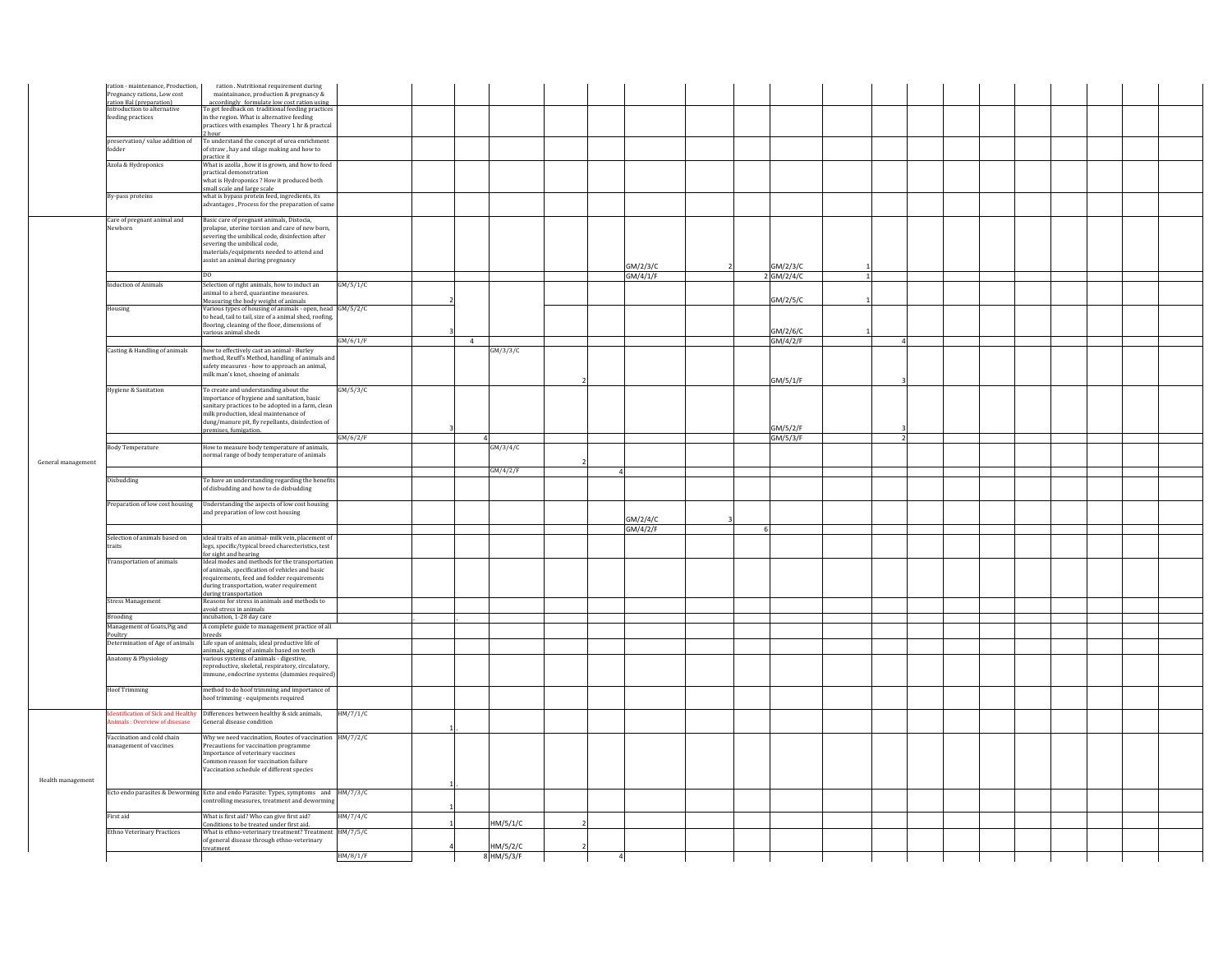|                         | Practice of Facilitation | Mock training session by the participants               | ASP/9/1/C |  | ASP/6/1/C |  | ASP/5/1/C | ASP/6/1/C |  |  |  |  |
|-------------------------|--------------------------|---------------------------------------------------------|-----------|--|-----------|--|-----------|-----------|--|--|--|--|
| Assessment and planning | Assessment               | Performance assessment of the participants              | ASP/9/2/C |  | ASP/6/2/C |  | ASP/5/2/C | ASP/6/2/C |  |  |  |  |
|                         | Action Plan              | individual Action plan preparation for next 6 ASP/9/3/C |           |  | ASP/6/3/C |  | ASP/5/3/C | ASP/6/3/C |  |  |  |  |
|                         |                          |                                                         |           |  |           |  |           |           |  |  |  |  |
|                         |                          |                                                         |           |  |           |  |           |           |  |  |  |  |
|                         |                          |                                                         |           |  |           |  |           |           |  |  |  |  |
| Total days              |                          |                                                         |           |  |           |  |           |           |  |  |  |  |

 $1$  session = 60 mts Each day = 8 sessions<br>GM= GENERAL MANAGEMENT <mark>HM= HEALTH MANAGEMENT</mark><br><mark>ASP - ASSESSMENT AND PLANN</mark>ING FEED- FEED AND FODDER MANAGEMENT DP- DEVELOPING LIVELIHOOD PERSPECTIVE WO- WOMWN AND LIVESTOCK<br>FA= FACILITATION SKILL FFS- FARMER FIELD SCHOOL

This is developed by DAY-NRLM. If anyone is using this please acknowledge DAY-NRLM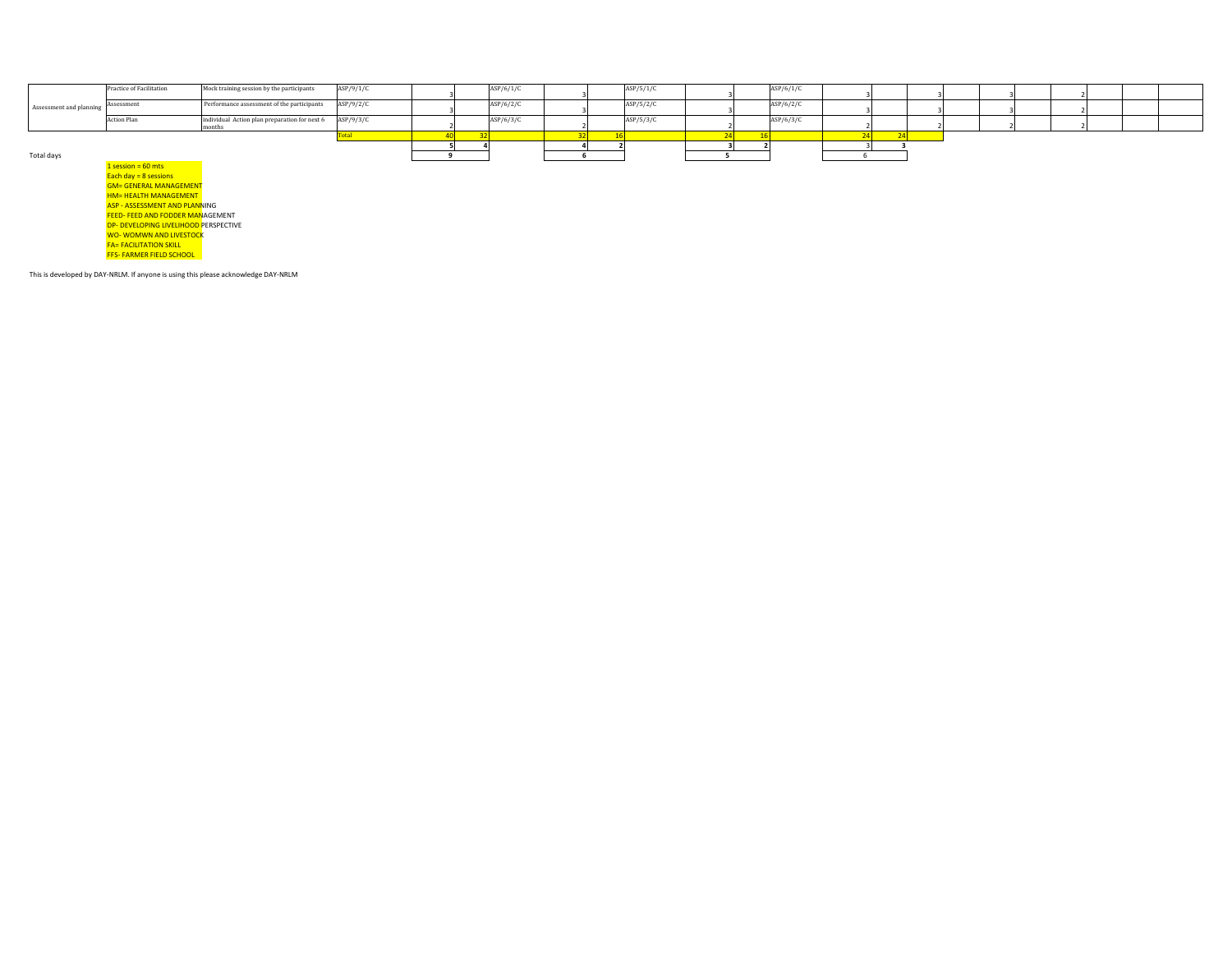|                | NINE DAYS SCHEDULE OF LIVESTOCK TRAINING (MODULE I) |                        |           |            |            |              |          |          |          |           |  |  |  |  |
|----------------|-----------------------------------------------------|------------------------|-----------|------------|------------|--------------|----------|----------|----------|-----------|--|--|--|--|
| Session Timing |                                                     | Day 1                  | Day 2     | Day 3      | Day 4      | Day 5        | Day 6    | Day 7    | Day 8    | Day 9     |  |  |  |  |
|                | 9:00-10:00 am                                       | DP/1/1/C               | FA/2/1/F  |            |            |              |          | HM/7/1/C | HM/8/1/F |           |  |  |  |  |
|                | 10:00-11:00 am                                      |                        |           | FEED/3/1/C |            | GM/5/1/C     |          | HM/7/2/C |          | ASP/6/1/C |  |  |  |  |
|                | 11:00-12:00 pm                                      | DP/1/2/C               | FFS/2/2/F | FEED/3/2/C | FEED/4/1/F | GM/5/2/C     | GM/6/1/F | HM/7/3/C |          |           |  |  |  |  |
| 4              | 12:00-1 pm                                          | WO/1/3/C &<br>W0/1/4/C |           | FEED/3/3/C |            |              |          | HM/7/4/C |          | ASP/6/2/C |  |  |  |  |
|                | $1-2$ pm                                            |                        |           |            |            | <b>LUNCH</b> |          |          |          |           |  |  |  |  |
|                | 2-3 PM                                              | FA/1/5/C               |           | FEED/3/3/C |            | GM/5/2/C     |          |          | HM/8/1/F |           |  |  |  |  |
| 6              | 3-4 PM                                              | FA/1/6 & 7/C           |           |            |            |              |          |          |          | ASP/6/2/C |  |  |  |  |
|                | $4 - 5$ pm                                          | EC/1/8/C               | EC/2/3/F  | FEED/3/4/C | FEED/4/2/F | GM/5/3/C     | GM/6/2/F | HM/7/5/C |          |           |  |  |  |  |
| 8              | $5 - 6$ pm                                          | FFS/1/9/C              |           |            |            |              |          |          |          | ASP/6/3/C |  |  |  |  |

DP= Developing perspective

WO Women and Livestock based livelihoods

FA Facilitation skills

EC Ecology and Livestock

FFS Farmers Field School

FEED Feed and Fodder

GM General management

HM Health Management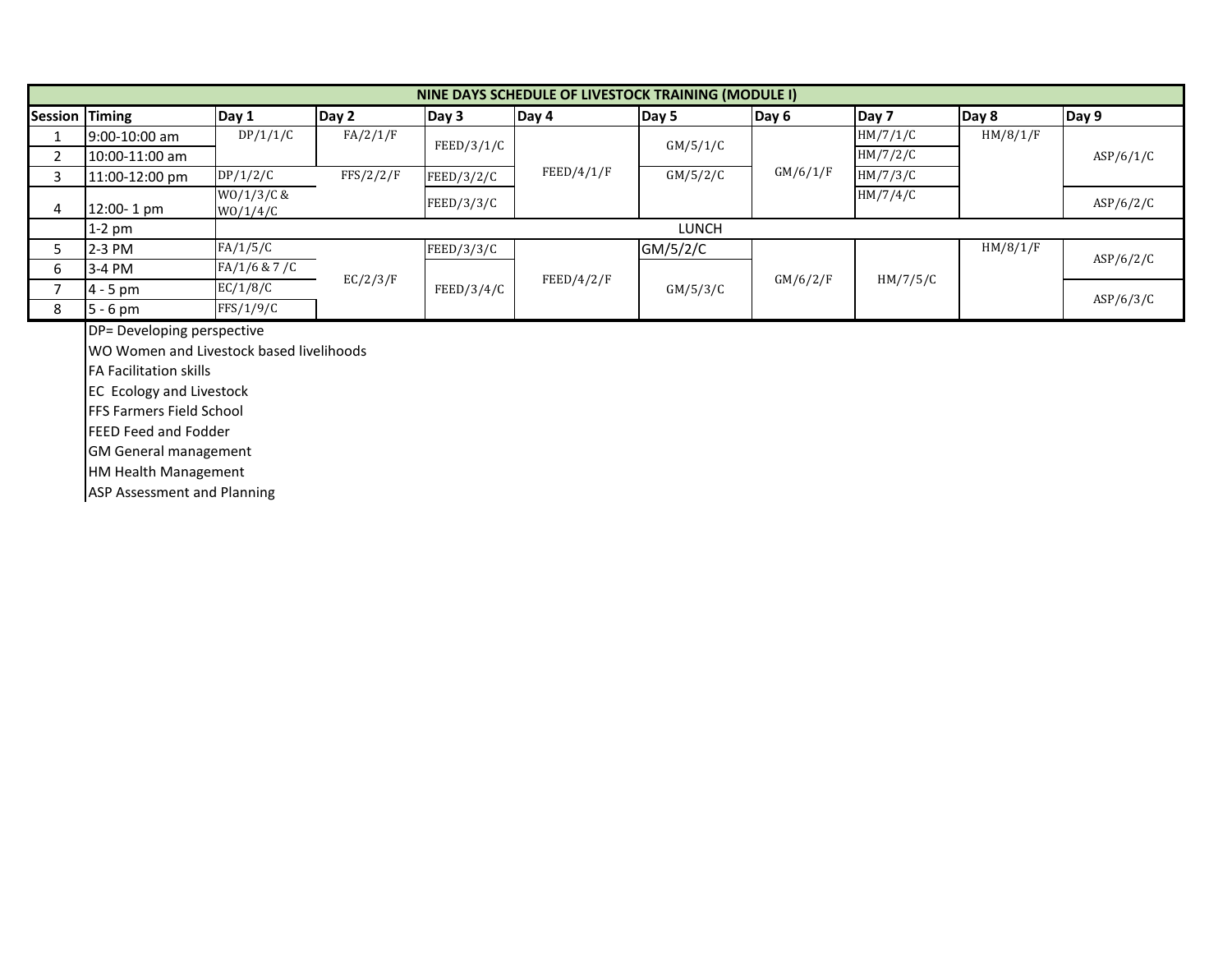|                |                |             | SIX DAYS SCHEDULE OF LIVESTOCK TRAINING (MODULE II) |              |          |          |           |
|----------------|----------------|-------------|-----------------------------------------------------|--------------|----------|----------|-----------|
| Session        | Timing         | Day 1       | Day 2                                               | Day 3        | Day 4    | Day 5    | Day 6     |
|                | 9:00-10:00 am  |             | FA/2/1/C                                            | BR/3/1/C     |          | HM/5/1/C |           |
| $\overline{2}$ | 10:00-11:00 am | RECAP/1/1/C |                                                     |              | BR/4/1/F |          | ASP/6/1/C |
| 3              | 11:00-12:00 pm |             | FA/2/2/C                                            | BR/3/2/C     |          | HM/5/2/C |           |
| 4              | 12:00-1 pm     |             | FA/2/3/C                                            |              |          |          | ASP/6/2/C |
|                | $1-2$ pm       |             |                                                     | <b>LUNCH</b> |          |          |           |
| 5.             | 2-3 PM         |             |                                                     | GM/3/3/C     |          |          | ASP/6/2/C |
| 6              | 3-4 PM         | DP/1/2/CP   | FA/2/4/4                                            |              | GM/4/2/F | HM/5/3/F |           |
|                | $4 - 5$ pm     |             |                                                     | GM/3/4/C     |          |          | ASP/6/3/C |
| 8              | $5 - 6$ pm     |             |                                                     |              |          |          |           |

FA Facilitation Skills

DP Developing Practices

BR Breed and Breeding management

GM general management

HM Health Management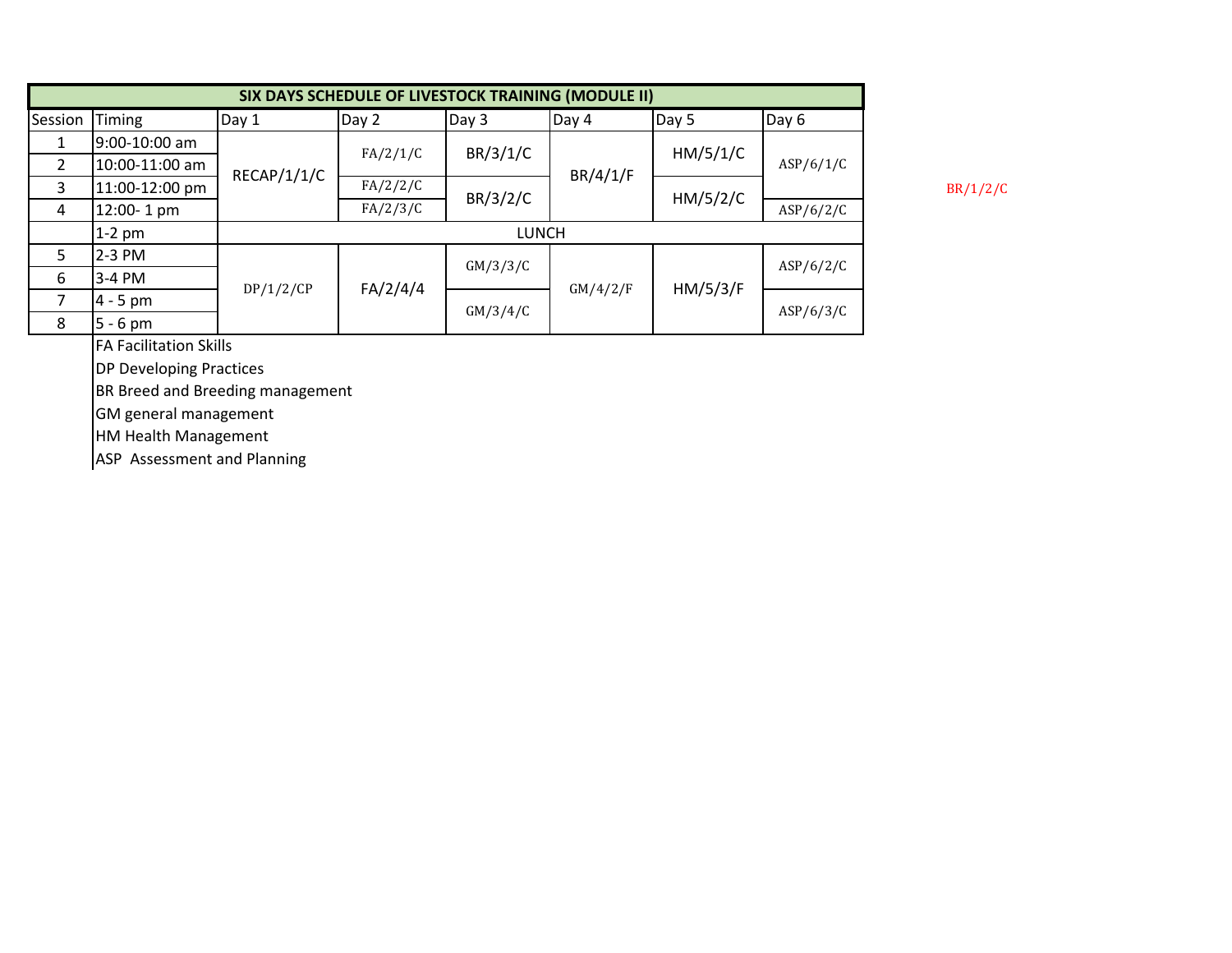|         | FIVE DAYS SCHEDULE OF LIVESTOCK TRAINING (MODULE III) |             |              |            |          |           |  |  |  |  |  |  |  |  |
|---------|-------------------------------------------------------|-------------|--------------|------------|----------|-----------|--|--|--|--|--|--|--|--|
| Session | Timing                                                | Day 1       | Day 2        | Day 3      | Day 4    | Day 5     |  |  |  |  |  |  |  |  |
| 1       | 9:00-10:00 am                                         |             | BR/2/1/C     | BR/3/1/F   | GM/4/1/F | ASP/5/1/C |  |  |  |  |  |  |  |  |
| 2       | 10:00-11:00 am                                        | RECAP/1/1/C |              |            |          |           |  |  |  |  |  |  |  |  |
| 3       | 11:00-12:00 pm                                        |             | FEED/2/2/C   | BR/3/1/F   | GM/4/2/F |           |  |  |  |  |  |  |  |  |
| 4       | 12:00-1 pm                                            |             | GM/2/3/C     |            | GM/4/2/F | ASP/5/2/C |  |  |  |  |  |  |  |  |
|         | $1-2$ pm                                              |             | <b>LUNCH</b> |            |          |           |  |  |  |  |  |  |  |  |
| 5       | 2-3 PM                                                | FA/1/2/C    | GM/2/3/C     | FEED/3/2/F |          |           |  |  |  |  |  |  |  |  |
| 6       | 3-4 PM                                                |             |              |            |          | ASP/5/2/C |  |  |  |  |  |  |  |  |
| 7       | $4 - 5$ pm                                            |             | GM/2/4/C     |            | GM/4/2/F |           |  |  |  |  |  |  |  |  |
| 8       | $5 - 6$ pm                                            | FA/1/3/C    |              | FEED/3/2/F |          | ASP/5/3/C |  |  |  |  |  |  |  |  |

FA Facilitation Skills

DP Developing Practices

BR Breed and Breeding management

GM general management

HM Health Management